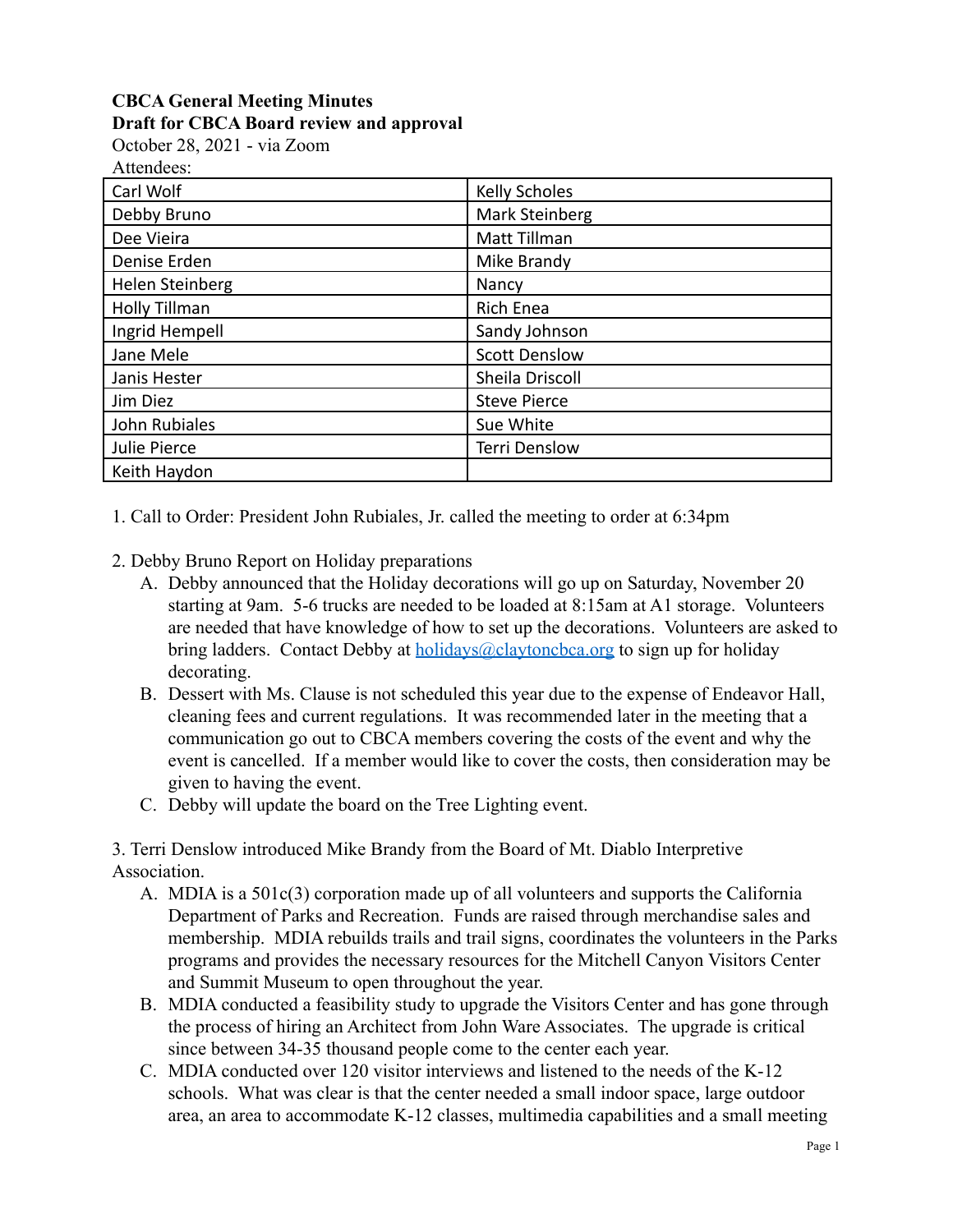room. Also, the native plant garden needed to be easily accessible and incorporated into the center.

- D. The new building will take advantage of the hillside location to utilize the natural cooler airflow and natural light during the day. The center will be ADA compliant and accommodate school busses.
- E. Next step is to apply for a state grant under Proposition 68. There is stiff competition and only \$25MM is available statewide. The grant application is 72 pages and will be submitted in January. In addition to the grant application MDIA is fundraising. Mike would like to connect with the business community since there would be mutual benefits to support each other.
- F. The website is being revitalized to help with the fundraising campaign. Please contact Mike [brandymike@gmail.com](mailto:brandymike@gmail.com) for more information and how you can help.
- 4. President's Message:
	- A. John Rubiales announced the results of the CBCA Board nominations: Denise Erden will remain as the 2nd VP, Membership. Helen Steinberg will be the Secretary.
	- B. Hay Day is this weekend. You can donate candy at the Clayton Community Church or at Sue White's office.
- 5. Membership Report: Denise Erdem
	- A. There currently are 144 voting members, no new members and the Board will be voting on a new member next week.
- 6. Treasurer's Report: Terri Denslow
	- A. The September financial snapshot is on the website. There is \$115,139 in total in the bank accounts, \$75,419 in YTD expenses, and \$48,016 in YTD revenue. The major source of revenue is Bocce. The major operating expense was in accounting for the tax preparation. The 2020 taxes are filed with one more document for the state due to be sent.
	- B. Steve Pierce has been working with the scout troops to get them classified as a  $501c(3)$ entity. This will protect CBCA in their sponsor relationship as well as protect the scout troops.
	- C. Terri extracted from the balance sheets:

| Bank Account Balance (Cash on hand)         | Expense/Revenue 2020                  |
|---------------------------------------------|---------------------------------------|
| \$245,971 Year 2019                         | \$55,308 Revenue with 90% from Bocce  |
| \$112,063 Year 2020                         | \$94,701 Expenses with 50% from Bocce |
| \$105,188 Year 2021                         |                                       |
| COVID restrictions on events ate into funds | Bocce revenue outpaces expenses       |

D. Over the years there has been lots of time and effort spent on making Bocce a success and such a large part of the revenue production for CBCA especially when CBCA was not having events. Many thanks to the dedicated work of the Bocce Committee: Ed Hartley, Cecilia Hartley, Keith Haydon, Dennis Mitchell, Rod Overstreet, Becky Overstreet, Jim Lawrence, Lisa York and Karrie Connors. There is a huge amount of work that goes into scheduling, communication, and overall management to bring this high level of success to Bocce and CBCA.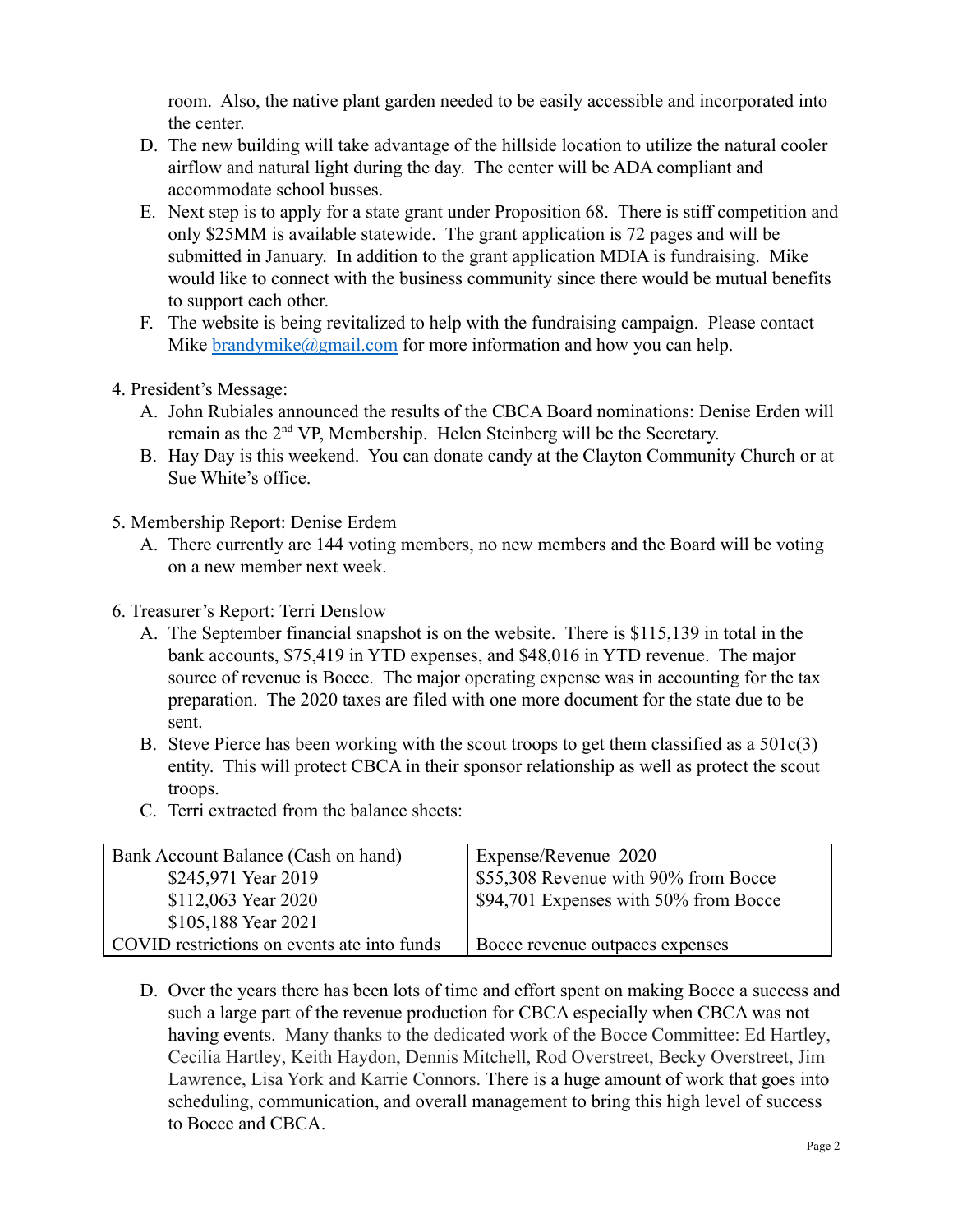## 7. City Council: Mayor CW Wolfe

- A. Last month CW joined Jim Diaz to attend the League of California Cities annual conference covering critical issues facing city governments. There was a wide range of knowledge, and the seminars gave attendees a chance to gain insight on many diverse topics. In addition, there was an EXPO that gave them an opportunity to learn about city-focused products and technology.
- B. The city is working on the American Rescue Act Funds with downtown businesses the most important focus.
- C. There was a book sale at the Clayton Library which was highly attended.
- D. The mayor's conference will not be at Clayton this year which is disappointing since we will not be able to show off our great community. There are no in person conferences but perhaps next year it will be in Clayton.
- E. The city is working on the housing element. There was a virtual public workshop providing the Clayton residents a way to express views, participate in the process and gather knowledge on the housing issues facing the city. In addition, there will be downtown pop-up events and a second workshop is planned to involve the public in this issue. Clayton is required to zone for an additional 570 housing units.
- 8. Adopt a Family and Holiday giving: Sue White
	- A. CBCA has 5 families they have adopted. 3 families are passed on to Ed's and CW. 2 families will need donations. Call Sue at 672-2272 for more information on the family's needs. \$25 Safeway and Lucky gift cards are always welcome donations for these families.
	- B. CBCA is helping Meals on Wheel and the VA Hospital. Please donate towels and washcloths, throws, or kitchen towels. Please put them in a bag with handles. For the VA Hospital sweatshirts and sweatpants are needed, size men's  $M - XX$ . Contact Sue for more donation information.

## 9. VFW: Mark Steinberg

- A. The VFW is sending a flyer out about the Wreaths Across America program. The Veterans Day Poppy Drive is kicked off and donations are welcome. Come to Clayton Safeway to donate for the benefit of Veterans in need.
- B. Please join the Veterans of Foreign Wars Post 1525, its Auxiliary and the Cities of Concord and Clayton on November 11<sup>th</sup> at 11am at Todos Santos Plaza to honor all who have served in the military. Dawn "Dusty" Napier, the State Commander of the VFW for California will be the keynote speaker.
- 10. Programs: Jane Mele

A. The program featured speaker is not yet set in stone. In December there is no program.

- 11. Hay Day: A.J. Chippero
	- A. CBCA is asking for volunteers. The event is this Sunday 2-4pm in the Community Church parking lot. Volunteers are needed for set up and break down. Candy can be donated at the church, Sue Whites office or A.J.'s house. Contact Rachel Porter [rachael.porter@claytoncc.com](mailto:rachael.porter@claytoncc.com) for volunteer information. Entry fee for the event is canned goods or non-perishable items.